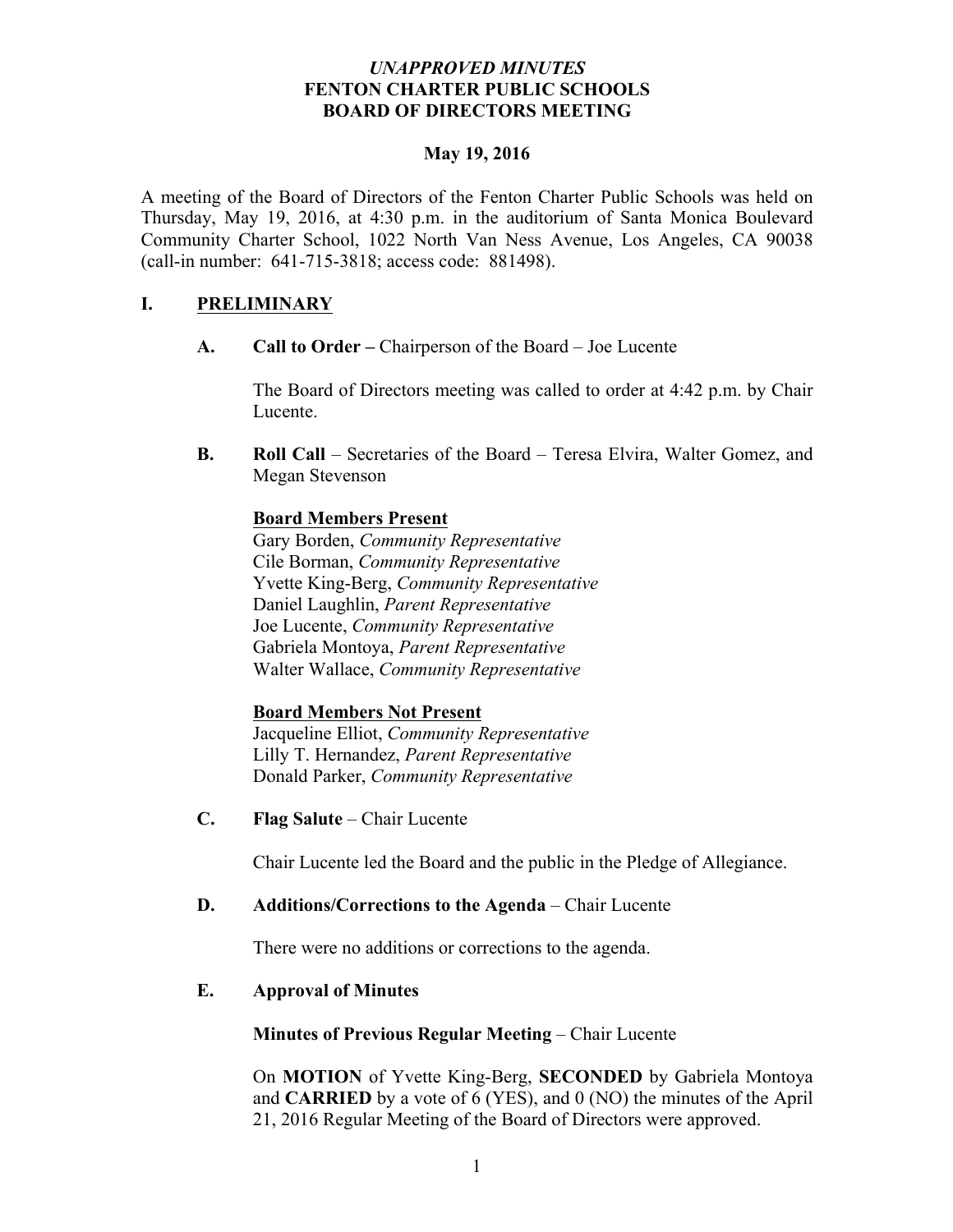## **II. COMMUNICATIONS**

#### **A. Presentations from the Public** – Chair Lucente

There were no presentations from the public.

#### **B. Committee/Council Reports**

Minutes of all meetings held by any committee and/or council were sent to the Board Members prior to this meeting.

There were no further reports by committees/councils.

## **C. Treasurer/CFO's Report**

Kristin Dietz, Vice President of EdTec, and Treasurer and CFO of the FCPS, presented monthly, profit and loss statements, revenue, expenditures and a year-to-date projection for the Fenton Charter Public Schools. The following reports where presented:

- May 2016 Financial Update
- March 2016 Financials (all sites)

# **D. Directors' Reports**

Fenton Avenue Charter School (FACS) – Stacy Carroll Hutter, Director, reported.

Santa Monica Boulevard Community Charter School (SMBCCS) – Dr. David Riddick, Director, reported.

Fenton Primary Center (FPC) – Richard Parra, Director, reported.

Fenton STEM Academy (STEM) – Jennifer Miller, Director, reported.

Fenton Charter Leadership Academy (FCLA) – Lee Melo, Director, reported.

## **E. Executive Director's Report**

Fenton Charter Public Schools (FCPS) – Irene Sumida, Executive Director, reported.

# **III. CONSENT AGENDA ITEMS**

- **A. Recommendation to approve regular status for selected full-time employees**
- **B. Recommendation to approve FCPS Coordinator of Special Education**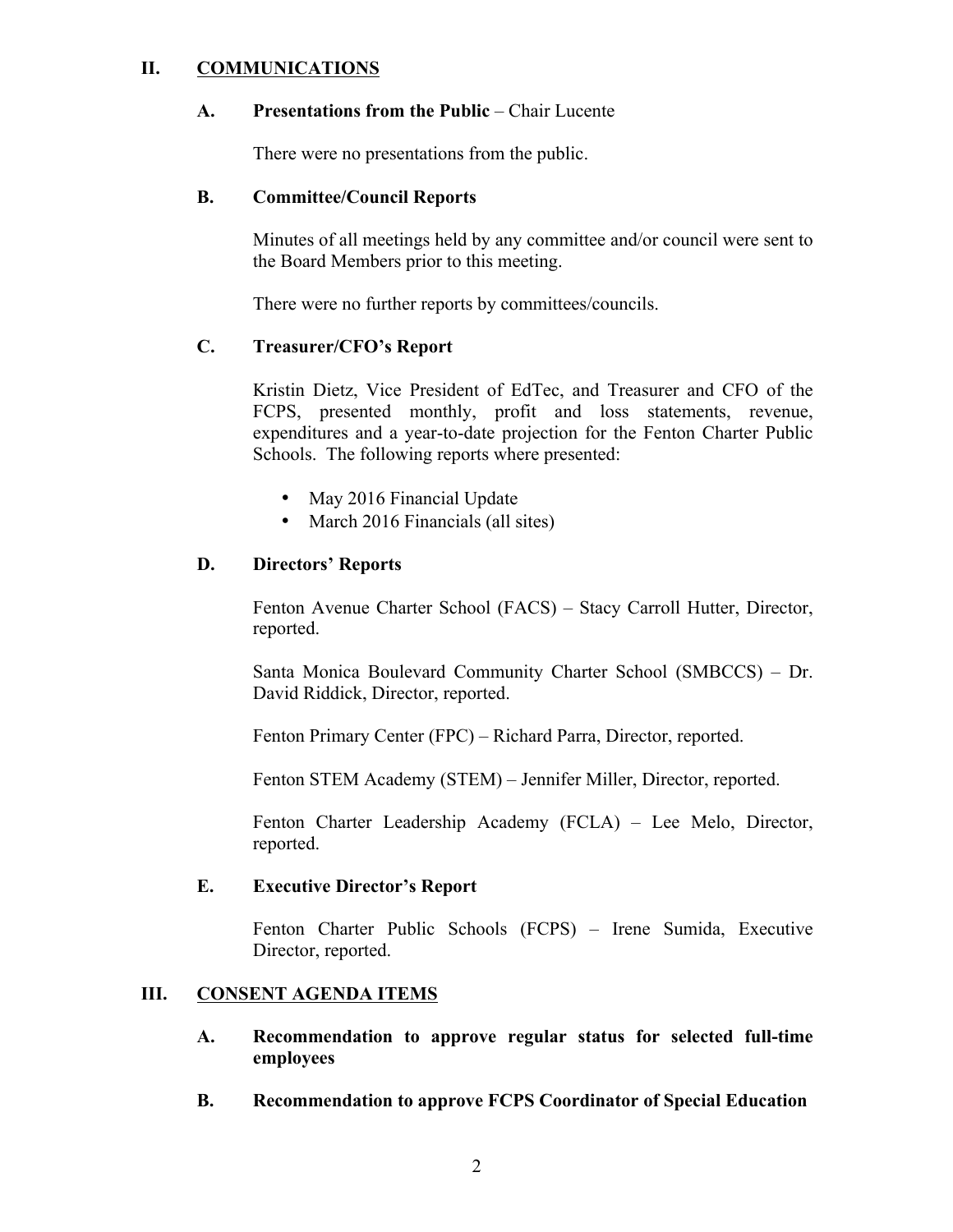- **C. Recommendation to approve proposal from Health Net for employee medical insurance for 2016-2017**
- **D. Recommendation to establish and select Ad Hoc Board Nominating Committee to review expiring board terms and recommend slate of directors for 2016-2017 school year**

On **MOTION** of Walter Wallace, **SECONDED** by Gary Borden and **CARRIED** by a vote of 7 (YES) and 0 (NO), the recommendation to approve the Consent Agenda was approved.

#### **IV. ITEMS SCHEDULED FOR ACTION**

#### **A. Recommendation to approve SES expenses for Fenton schools**

On **MOTION** of Yvette King-Berg, **SECONDED** by Daniel Laughlin and **CARRIED** by a vote of 7 (YES) and 0 (NO), the recommendation to approve SES expenses for the Fenton schools was approved.

## **B. Recommendation to approve request from FPC to purchase** *Reading Wonders 2017* **and request from SMBCCS to purchase** *Benchmark Advance*

On **MOTION** of Gabriela Montoya, **SECONDED** by Yvette King-Berg and **CARRIED** by a vote of 7 (YES) and 0 (NO), the recommendation to approve the request from FPC to purchase *Reading Wonders 2017* and the request from SMBCCS to purchase *Benchmark Advance* was approved.

## **C. Recommendation to approve request from SMBCCS for additional technology purchases for 2015-2016**

On **MOTION** of Gary Borden, **SECONDED** by Gabriela Montoya and **CARRIED** by a vote of 7 (YES) and 0 (NO), the recommendation to approve the request from SMBCCS for additional technology purchases was approved.

## **D. Recommendation to approve the appointment of Wendy Kaufman to the position of Director of the Fenton Charter Leadership Academy**

On **MOTION** of Daniel Laughlin, **SECONDED** by Walter Wallace and **CARRIED** by a vote of 7 (YES) and 0 (NO), the recommendation to approve the appointment of Wendy Kaufman to the position of the Director of the Fenton Charter Leadership Academy was approved.

**E. Recommendation to approve Resolution #22: Preference for Enrollment at Fenton Academy for Social and Emotional Learning (Fenton Charter Leadership Academy) and Fenton STEM Academy** 

On **MOTION** of Yvette King-Berg, **SECONDED** by Daniel Laughlin and **CARRIED** by a vote of 7 (YES) and 0 (NO), the recommendation to approve Resolution #22: Preference for Enrollment at Fenton Academy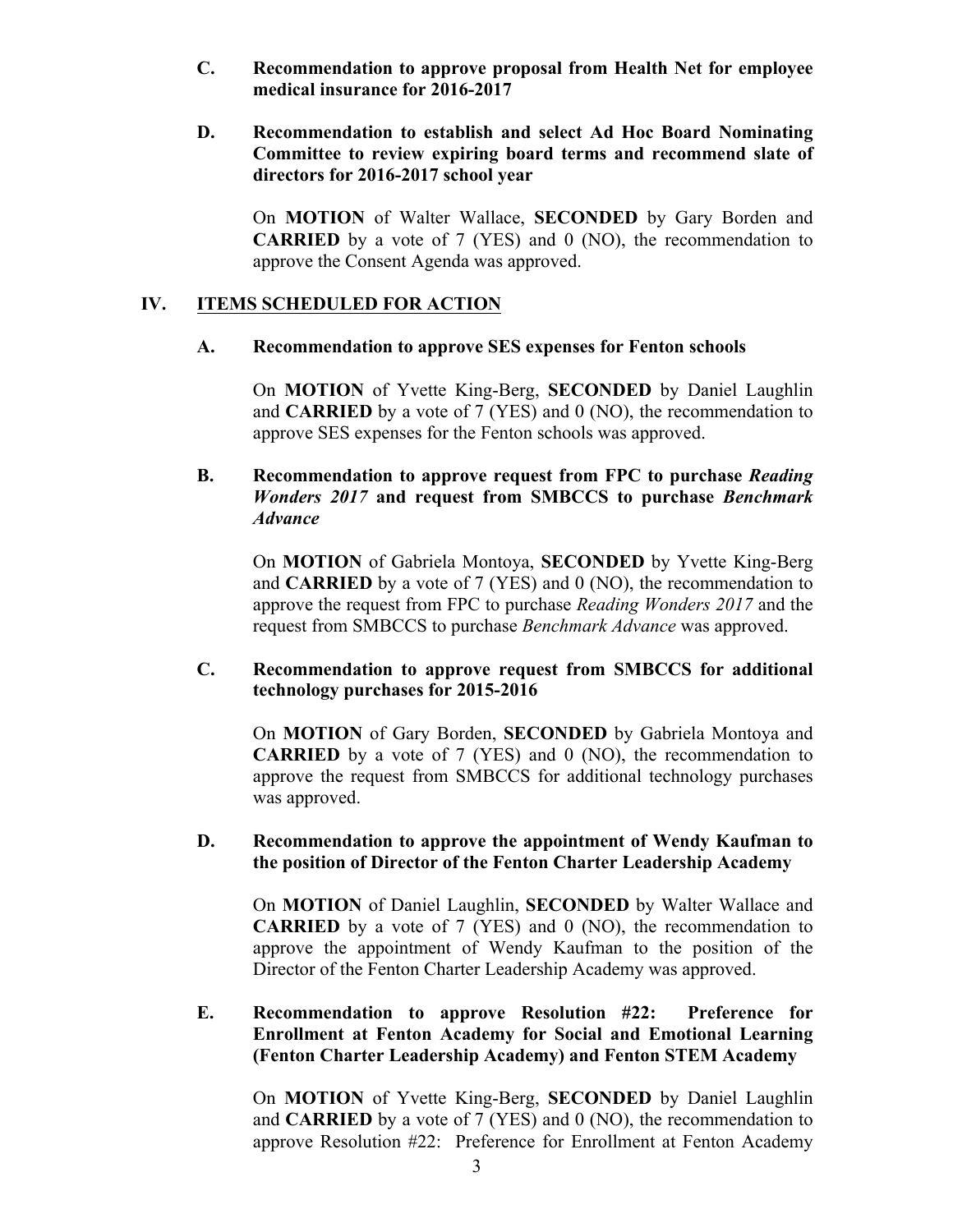for Social and Emotional Learning (Fenton Charter Leadership Academy) and Fenton STEM Academy was approved.

## **F. Recommendation to approve Resolution #23: Request for Material Revision to FACS Charter to Add TK**

On **MOTION** of Yvette King-Berg, **SECONDED** by Daniel Laughlin and **CARRIED** by a vote of 7 (YES) and 0 (NO), the recommendation to approve Resolution #23: Request for Material Revision to amend FACS' current approved charter to add TK was approved.

## **G. Recommendation to approve Resolution #24: Resolution to submit letter of intent to withdraw from LAUSD Special Education Local Plan**

On **MOTION** of Yvette King-Berg, **SECONDED** by \_Gabriela Montoya\_ and **CARRIED** by a vote of 7 (YES) and 0 (NO), the recommendation to approve Resolution #24: Resolution to submit letter of intent to withdraw from LAUSD Special Education Local Plan was approved.

## **V. ITEMS SCHEDULED FOR INFORMATION**

#### **A. Update on PERS Rates for 2016-2017**

#### **B. Tentative schedule of Board meeting dates for 2016-2017**

*These were information items only and no action was taken.*

#### **VII. CLOSED SESSION**

Chair Lucente made the following announcement:

"The Board of Directors will now be moving into closed session to discuss matters described in Section VI. Matters to be discussed are those permitted by Government Code Sections 54957 (personnel matters)."

# **A. Public Employee Discipline/Dismissal/Release: Government Code 54957(b)**

#### **VII. RETURN TO OPEN SESSION**

The Board of Directors reconvened to open session at 6:01 p.m.

Chair Lucente announced that action had been taken on the following items by the Board of Directors in Closed Session:

**A.** On **MOTION** of Yvette King-Berg, **SECONDED** by Daniel Laughlin and **CARRIED** by a vote of 7 (YES) and 0 (NO), the termination for cause of Natasha Stewart, Fenton Avenue Charter School teacher, was